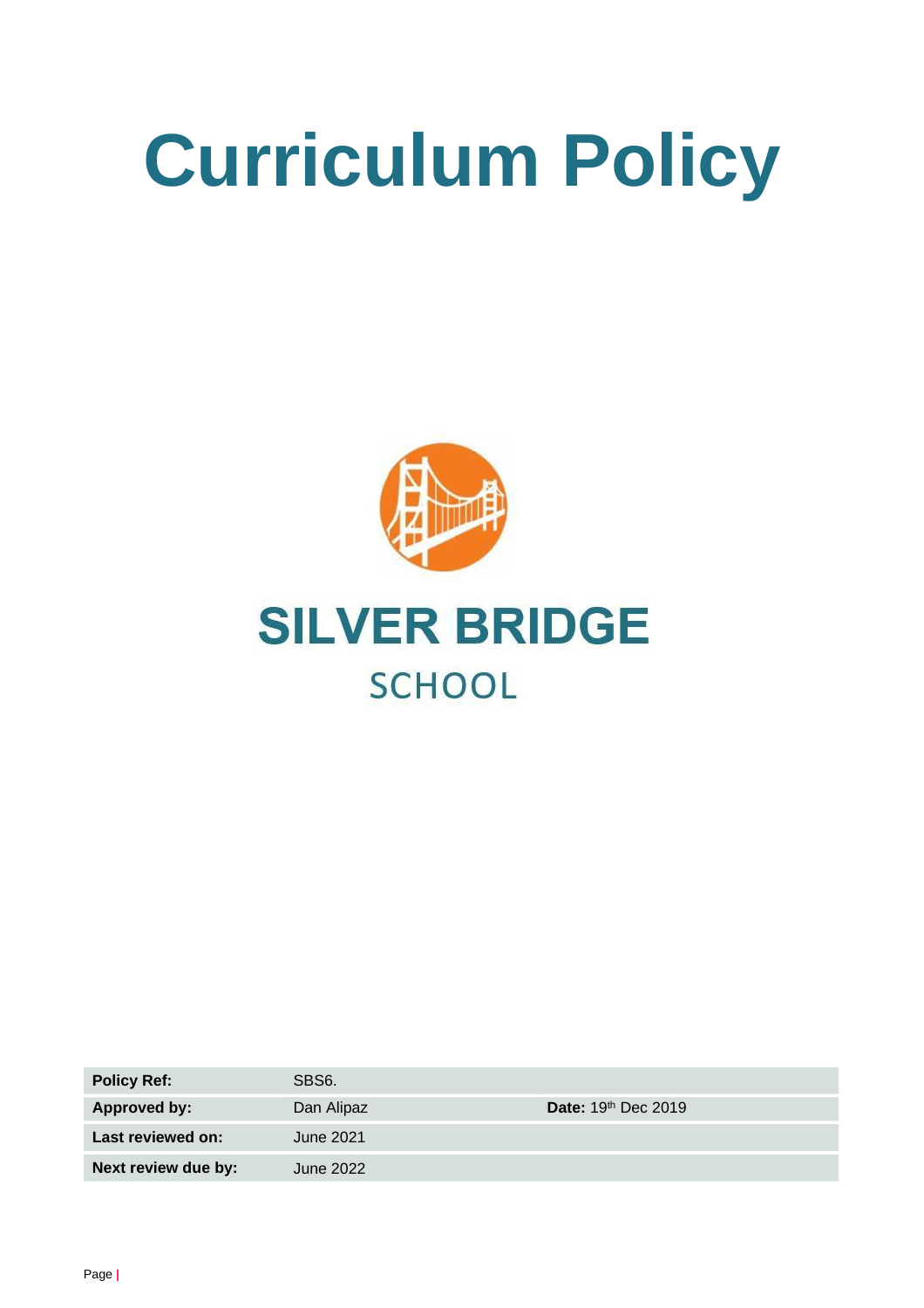#### **Contents**

# <span id="page-1-0"></span>**1. Curriculum Intent**

At Silver Bridge School we are proud to use an individualised learning approach catered to each student's needs, interests and intended outcomes. Through our ambitious and unique method, our intention is to ensure that a majority of students who attend Silver Bridge School learn the necessary academic and life skills to prepare them for their next step towards independence, either towards further education or employment. In so doing we aim to design individualised curriculum maps that combine discreet learning around the areas of English, Maths and PSHE; with other subject disciplines integrated within project-based learning centred on their interest, passions, and desires. Through this approach, our intent is to develop a broad level of skills, knowledge, fulfilment, and personal wellbeing in order to prepare them for further education or employment. Our curriculum aims to – above all – provide students with a sense of value alongside the necessary skills to transition to their next step of their journey.

We have adopted a strong three 'intent phase' model based on our experience and knowledge of child development which is driven by the research of such thinkers as Dan Hughes. These three intent phases are as follows 'Overcoming Barriers to Learning', 'Becoming Skilled' and 'Contributing to Community'. While students can move through, within and sit in multiple phases at once, all students – at any given point in their journey through Silver Bridge School – will have a predominant category which forms the intent and the implementation of their individualised curriculum. The intention of each phase are as follows:

- 1. **Overcoming Barriers to Learning** all our students who start at Silver Bridge School have a barrier to learning for a multitude of reasons. For this reason, all students – irrespective of their age when entering Silver Bridge School – will sit firmly within this phase in order to work towards the following aims:
	- a. To begin to understand their talents, interests, and desires
	- b. To begin to positively engage meaningfully with others
	- c. To begin to utilise fundamental skills in reading, writing and math
- 2. **Becoming Skilled** As students begin to understand and overcome their barriers to learning, the intentionality of the curriculum will focus more on learning the necessary discrete skills to achieve the following aims:
	- a. To use their interests, talents, and desires
	- b. To meaningfully contribute towards their own learning as well as the learning of others
	- c. To actively use and begin to master fundamental skills in reading, writing and math
	- d. To begin building skills which contribute towards qualification achievement
- 3. **Contributing Towards Community** Where students are focused on this phase,, the intention of the curriculum becomes more discretely focused on preparing them for their chosen destination and seeks to achieve the following aims:
	- a. To understand how their unique interests, talents and desires can develop their cultural capital within their community
	- b. To proactively develop their learning and that of others
	- c. To master necessary academic skills relating to their chosen qualification routes including reading, writing and math
	- d. To proactively engage with community in working towards their chosen destinations.
	- In laying out these intent phases, the curriculum ultimately serves to facilitate a transition whereby children can recognise, foster and develop their own potential to reach their chosen destinations.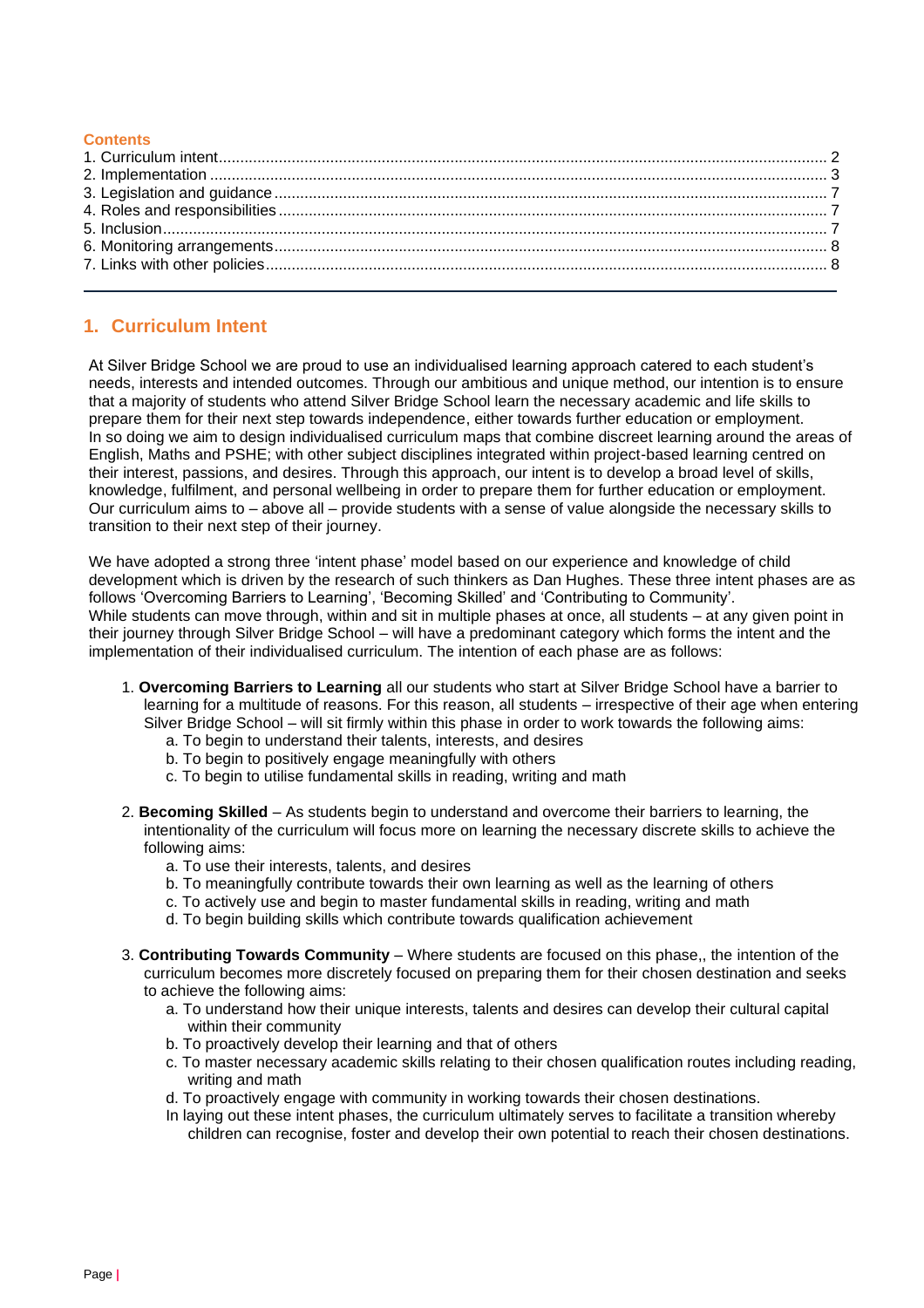# <span id="page-2-0"></span>**2. Implementation**

There is a total of twenty five teaching hours a week. The core curriculum at all stages has a minimum fifteen hours of direct and/or discreet teaching: five hours for maths, English and PSHE. The delivery of PSHE is divided into unit work as well as the application of life skills throughout the day such as during the settling in period and lunch. The remaining ten hours is allocated towards project work and physical education.

| Qualification Area       |                          |               |                          |                      |                 |                    |                     |                   |                    |
|--------------------------|--------------------------|---------------|--------------------------|----------------------|-----------------|--------------------|---------------------|-------------------|--------------------|
| Literacy                 |                          |               | Mathematical             |                      | <b>Sciences</b> | <b>Arts</b>        | <b>Humanities</b>   | Physical          |                    |
| <b>Entry Level 1</b>     | <b>Entry Level 2</b>     | Entry Level 3 | Entry Level 1            | <b>Entry Level 2</b> | Entry Level 3   | <b>Entry Level</b> |                     |                   | <b>Entry Level</b> |
| (a  )                    | (a  )                    | (all)         | (a  )                    | (a  )                | (a  )           | Certificate        |                     |                   | <b>PE</b>          |
|                          |                          |               |                          |                      |                 | $\text{(all)}$     |                     |                   | (EG)               |
| <b>Functional Skills</b> | <b>Functional Skills</b> |               | <b>Functional Skills</b> | Functional           |                 |                    | <b>BTEC</b>         |                   | <b>BTEC Level</b>  |
| Level 1                  | Level 2                  |               | Level 1                  | Skills Level 2       |                 |                    | Music               |                   | 2 Esports          |
| (a  )                    | (a  )                    |               | (a  )                    | (all)                |                 |                    | (LJR)               |                   | (LR)               |
| <b>GCSE English</b>      |                          |               | <b>GCSE</b>              |                      |                 | <b>GCSE</b>        | <b>GCSE</b>         | <b>GCSE</b>       | Performing         |
| Language                 |                          |               | <b>Mathematics</b>       |                      |                 | Combined           | Photography         | History           | Arts               |
| (EG, LR)                 |                          |               | (HG)                     |                      |                 | Science            | (LJR)               | (LR)              | (CR)               |
|                          |                          |               |                          |                      |                 | (HG)               |                     |                   |                    |
| <b>GCSE English</b>      |                          |               | <b>GCSE Statistics</b>   |                      |                 | GCSE               | <b>GCSE Art and</b> | <b>GCSE</b>       | <b>DoE</b>         |
| Literature               |                          |               | (HG)                     |                      |                 | Biology            | Design              | Geography         | (KS)               |
| (EG, LR)                 |                          |               |                          |                      |                 | (HG)               | (LJR?)              | (LJR, LR)         |                    |
|                          |                          |               |                          |                      |                 | <b>GCSE</b>        |                     | <b>GCSE</b>       | GCSE P.E.          |
|                          |                          |               |                          |                      |                 | <b>Physics</b>     |                     | <b>Humanities</b> | (EG)               |
|                          |                          |               |                          |                      |                 | (HG?)              |                     | (LJR, LR)         |                    |
|                          |                          |               |                          |                      |                 |                    |                     | <b>GCSE RS</b>    |                    |
|                          |                          |               |                          |                      |                 |                    |                     | <b>Studies</b>    |                    |
|                          |                          |               |                          |                      |                 |                    |                     |                   |                    |

Qualifications that are offered at Silver Bridge are as follows:

Below is outlined – in a chronological manner – the implementation and impact of the curriculum at Silver Bridge school, starting with the *induction,* and moving through the curriculum 'intent phases'.

# **Induction/Baseline Period**

At Silver Bridge School, we work hard to understand the whole picture of each student. When a student enters the school, we aim to establish a 'contextual baseline' where staff aims to establish the complete context of *who that child is from a holistic perspective.* This is determined by taking into consideration the combination of information before they start at Silver Bridge school alongside the data gathered in a four week induction period which includes the following areas:

- 1. **Fulfillment** At Silver Bridge School, we recognise that all of our students have struggled in their previous contexts, both educational and personal. This often becomes a main barrier to learning in that they struggle to engage with academics given their difficulty to regulate their emotions in a range of contexts. Therefore, upon entry, we concentrate on this aspect of their learning first by focusing on the 'Overcoming Barriers to Learning' *intent phase* in their curriculum maps. In so doing, we accept that their academic progress initially may be slow as we work on helping them to *feel safe, comfortable and develop skills to regulate their emotions.* In measuring their progress in this area, we baseline them using the following data:
- 2.
- a. **Wellbeing**  During the induction period, the student is given a Boxhall profile assessment which determines specific objectives and frames some of their engagement activities. They are reassessed each term.
- b. **SDQs (Strength & Difficulties Questionnaire)**  This sits alongside the Boxall profile and provides a quantified score to give an indication of how they feel. This is also reassessed termly.
- c. **Behaviour Data**  we closely monitor the frequency and severity of their behaviour in order to identify how particular programmes are helping with their emotional regulation. As outlined in our Behaviour Policy, we aim to treat all behaviour as a form of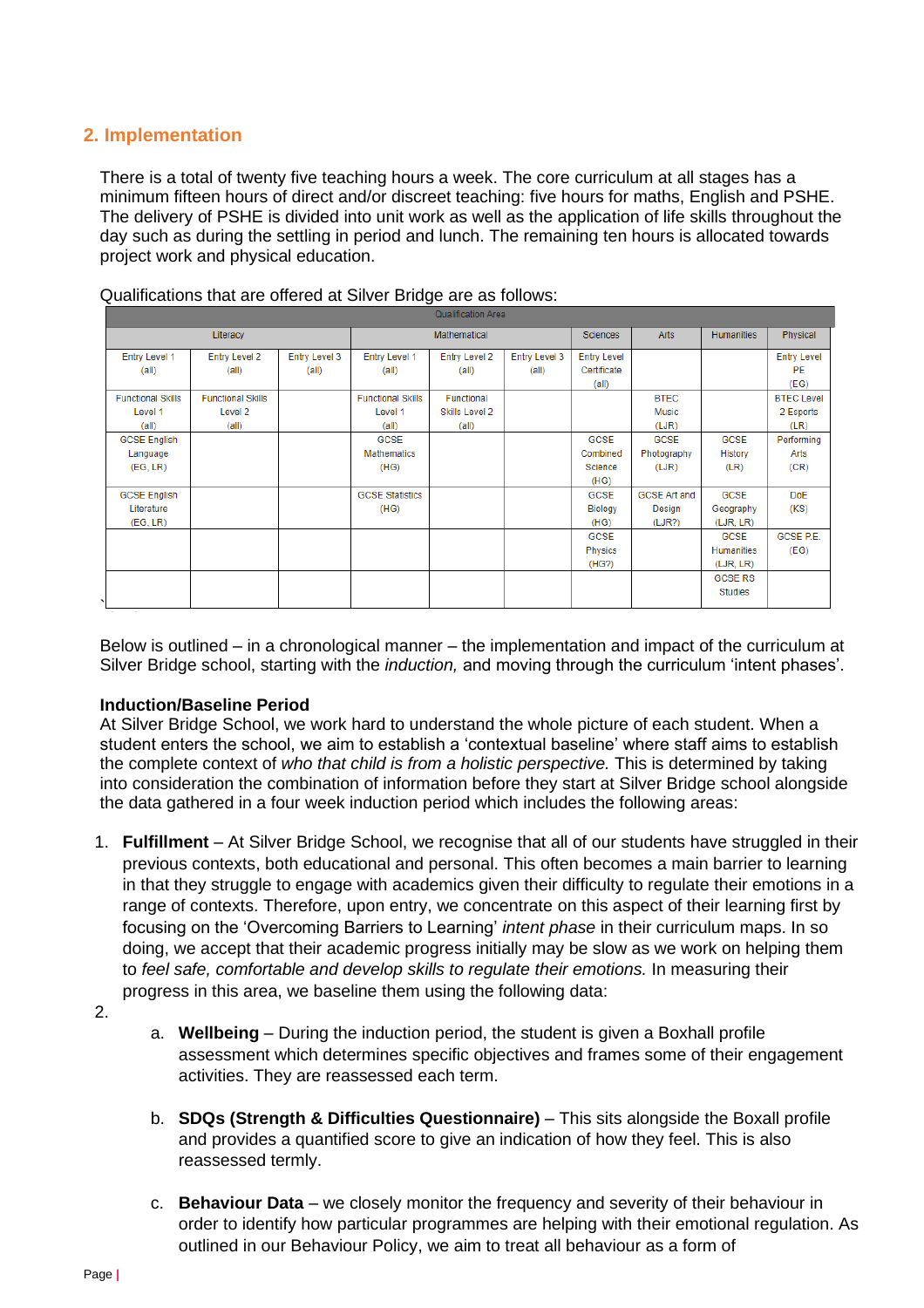communication. Therefore, this data is vital in assessing their progress and forms part of their baseline by understanding their behaviour patterns/trends in the initial induction period as we slowly introduce routine, structure and challenge.

- 3. **EHCP Milestones** All students at Silver Bridge come with an EHCP which have proposed outcomes. Each term, we prioritise the outcomes which are most relevant including during the induction period and break them down into *concrete, measurable milestones which are captured in our system called Bridgelink.* Here, staff are able to quantifiably note when students demonstrate particular skills, relating to emotional regulation, engagement, academics and a variety of skills in independence. Importantly, the milestones relating to th select EHCP outcomes are determined collectively by all stakeholders during the induction review period. EHCP milestones progression helps staff to form programmes to meet all the intent phases outlined in their curriculum maps.
- 4. **Academic Baseline**  As outlined in the curriculum intent, we primarily aim to help students progress in the areas of English, maths and PSHE for which we teach discreetly. In order to frame their individualised targets in English and maths, we baseline the students either by giving them a *Wrat-5* assessment or through teacher assessment if the student show anxieties around taking tests. In both instances, we aim to establish age equivalency in order to frame the level of their curriculum. This also allows staff to determine gaps in their learning and frames targets that form the programmes in the 'closing the gaps' section of their curriculum maps.

Following the completion of this baseline, an induction review will take place in order for key stakeholders to agree on the following pieces of documentation:

# **Implementation of 'Overcoming Barriers to Learning' Intent Phase**

All students who enter Silver Bridge School will initially sit predominantly within this intent phase in order to address their barriers to academic engagement. Following the induction period, the team around the young person, including the Curriculum Coordinator, Wellbeing Coordinator, the teacher and key external stakeholders set relevant targets in this area relating to their baseline. The Silver Bridge team then identify a programme of delivery which sits alongside their discreet learning. Importantly, during this phase, academic work starts/continues, but *Silver Bridge staff will understand that the intent of their curricula at this stage is to help them overcome their identified barriers to learning and not to unnecessarily pressurise them to academically perform and/or engage.* Therefore, programmes in this area can be varied and include:

- The 12-step anxiety programme delivered through *Autism Somerset*
- Select PSHE units to address specific barriers
- Physical exercise activities
- Rapport building exercises to develop the relationship between teachers and peers
- 1:1 wellbeing sessions delivered by the Wellbeing Coordinator

# **Impact of Overcoming Barriers to Learning**

Following this phase, students will be able to better regulate their emotions in situations which they previously found difficult. Consequently, they will increasingly engage with the academic curriculum as well as use proactive communication strategies to convey their emotional state rather than non-verbal communication. During the 'overcoming barriers to learning' intent phase, academic progress will be minimal while they concentrate on their specific barriers.

In order to measure the impact of this intent phase, we focus on key data sets that demonstrate students are able to develop strategies to work with their barriers to learning including:

● **EHCP Milestone Progression** – as noted above, we breakdown the EHCP outcomes into measurable milestones which allow staff to measure the outcomes of the programmes listed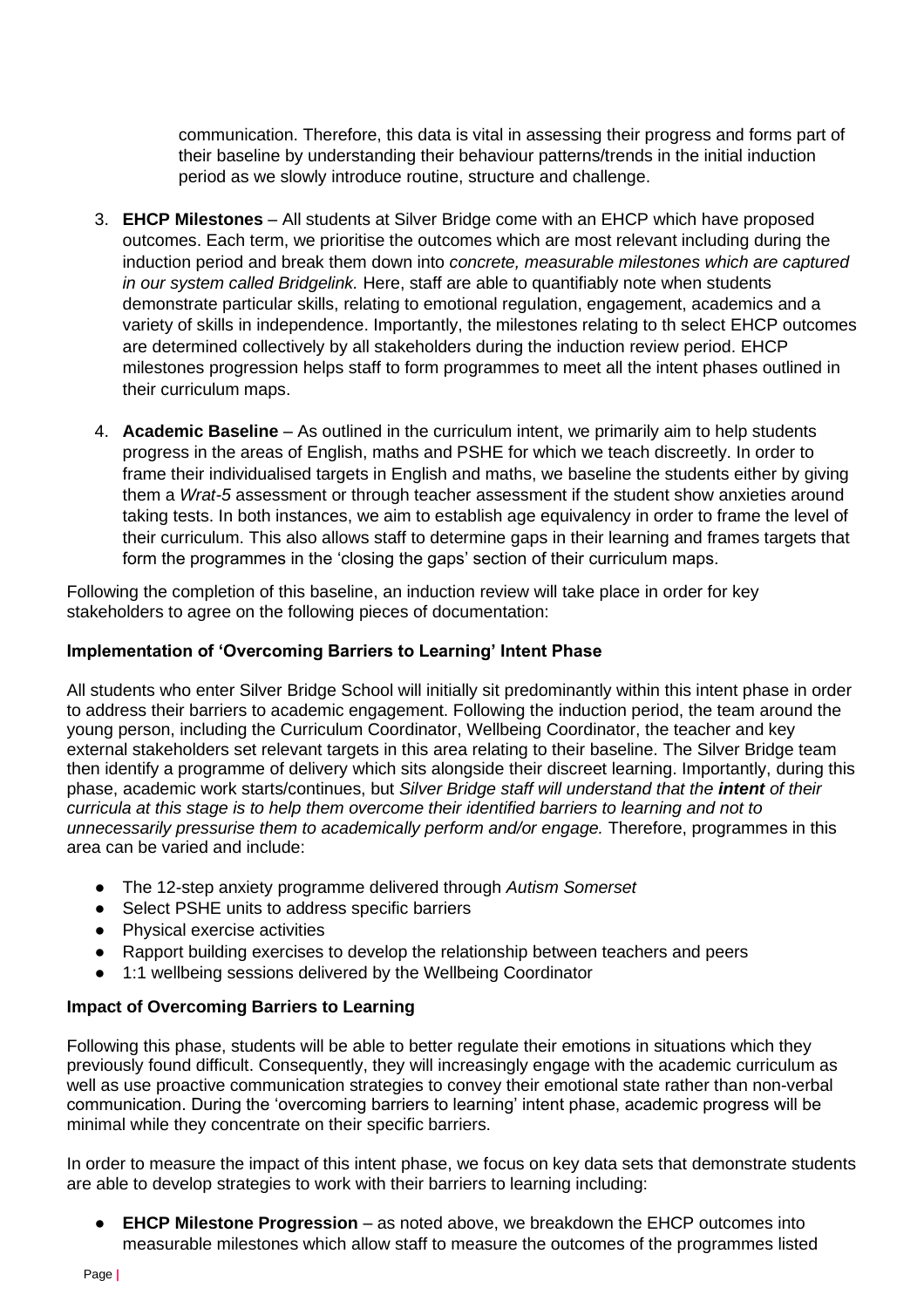above. These are specific to each student in what we want to see in terms of them developing strategies. This also forms the metric by which we determine how students can progress from this 'intent phase'.

- **Attendance**  an increase in attendance demonstrates that students are feeling safe and comfortable to attend school.
- **Behaviour** During this period, we look for a reduction in the severity and frequency of behaviour which demonstrates that they are ready to engage more proactively in 'Becoming Skilled'

## **Implementation of 'Becoming Skilled' Intent Phase**

As outlined above, all children who enter Silver Bridge School will engage with academic/skills learning despite being in the Overcoming Barriers to Learning phase. However, when children sit more predominantly in this phase, the intention that drives the programme delivery is characterised by *challenge* as they are more prepared to employ their learned coping strategies and new found sense of confidence.

## **Student Stages**

At Silver Bridge School, students are placed into 'stages' which are aligned to their cognitive and emotional levels rather than their chronological age. This is to allow more effective groupings of students as well as to provide the flexibility to individualise their learning targets at any level. A student's stage is determined by a combination of their prior learning and baseline assessments. At stages 1, 2 and 3, all curriculum maps are structured and supported by nine key 'Pillars' which align to the independent school standards:

- 
- **Linguistic Pillar** Finglish, reading, writing and Speaking & LIstening **Mathematical Pillar** all areas of maths

 $-$  Physical, Social, Health and Economic development

- **Mathematical Pillar<br>Scientific Pillar**
- **Scientific Pillar** biology, chemistry, physics
- **Human & Social Pillar** history & geography
- 
- **Technological Pillar** ICT
- **Aesthetic and Creative Pillar** art, design and technology and music
- 
- 
- **MFL Pillar** modern foreign languages<br>● Physical Pillar hysical education ● **Physical Pillar** – physical education

The curriculum is divided into two mains sections: the core curriculum which is taught discreetly and the project based/physical activity curriculum which blends a range of subject disciplines into a unified project, based around the interests of the child/group. At stages 1, 2, and 3, the core curriculum concentrates on the Linguistic, Mathematical and PSHE Pillars and follows the sequencing of functional skills progression, entry level 1, 2 and 3 to level 1 and 2 and is aligned to the national curriculum. The latter project based aspect of the curriculum focuses on the remaining pillars and aims to engage the children in order for them to explore their passions and interests and frame their qualification routes at stage four.

At stage 4 and 5, the curriculum is similarly divided in to core and project/physical based learning. For the core curriculum, all stage 4 students will engage in a more bespoke PSHE curriculum tailored to their individual needs which will be taught discreetly. The core curriculum for stage 4 students will also contain their chosen qualification routes which will also be taught discreetly. All students at this level will engage with English and maths at qualification level, ranging from functional skills to A-level.

Underpinning each Pillar is the Spiritual, Moral, Social and Cultural Development strand which is embedded within the PSHE curriculum and is incorporated throughout all curriculum planning and through the ethos at Silver Bridge School.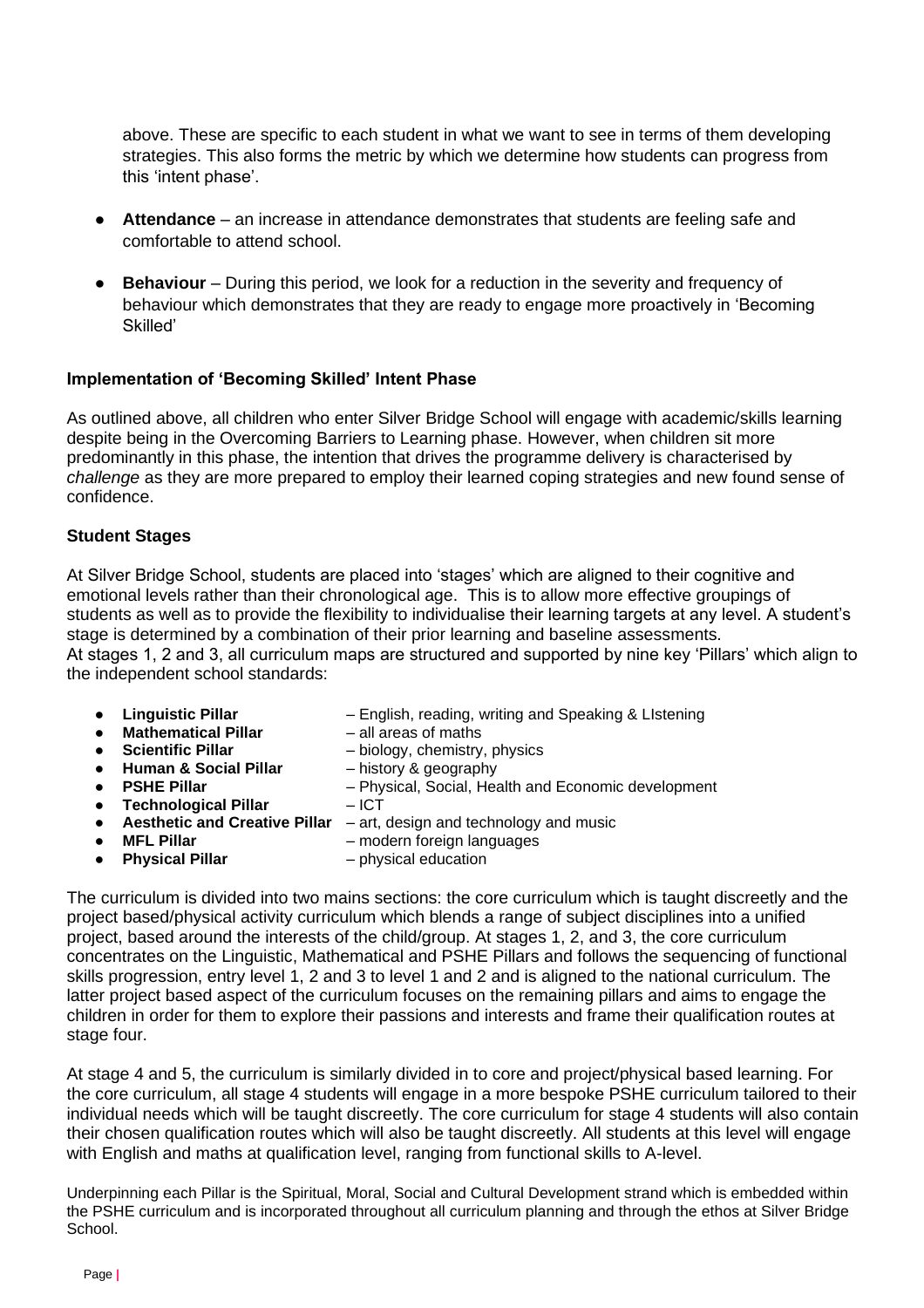#### **Linguistics**

As outlined in our intent, Linguistics, Mathematics and PSHE are a key focus at Silver Bridge School. Of these three, Linguistics is a high priority for all students at Silver Bridge school as evidence consistently shows that *language use* has a significant impact on the development of cultural capital. Consequently, speaking and listening, reading, writing and comprehension features in all sessions across the week with specific processes being implemented:

#### **Reading:**

- For those children whose baseline indicates that they enter the linguistics programme at entry level will improve their reading skills through our *Early Reading and Phonic Intervention Gateway*. If students are to enter this programme, they are provided with and additional baseline period which establishes: oracy, grammatical knowledge, and a skills check. Following this, they are given a bespoke phonics programme driven by either 'Jolly Phonics' ok 'Read, Write, Ink', depending on what suits them best. This intervention will be will be daily. They will learn individual sounds, blending, segmenting, and manipulating words in order to read and spell words correctly. Students who require this intervention will have a dedicated phonic session in addition to their English lesson as well as a more intense reading intervention.
- We promote reading by encouraging Independent, guided, share or paired reading to develop confidence, fluency and understanding. Reading takes place with a variety of adults, peers and mixed age groups. We encourage a home/ school reading partnership. We practice DEAR time (Drop everything and read!) where either the teacher reads the children a class book that they have chosen, or they have reading time each day.
- We have a well-resourced library with a wide-ranging variety of books and reading materials to meet all interests, passions and abilities. In every learning room children have access to a variety of reading materials.

#### **Writing:**

● Every child and young person will be encouraged to write daily across all areas of their curriculum in addition to the writing that takes place during their English lesson. Where the lesson will be linked to the project however, discrete English aspects may be taught separately e.g. for aspects of SPAG (Spelling, Punctuation and Grammar) If a child's handwriting is illegible we will provide sessions to help it become legible and if necessary Technology may be used.

#### $\lambda$

# **Speaking and Listening:**

Throughout the day speaking and listening will be promoted through every aspect of a school day to encourage students to express themselves with clarity and to listen and respect other points of views and opinions.

# **Mathematics**

For all students at all stages, we will implement our maths curriculum by providing discrete sessions, differentiated to the ability of the learner; based on skills criteria, from Entry Level 1 through to Functional Skills Level 2 and GCSE. This scaffolded level approach allows us to provide a dynamic platform for many of our learners, who either have wide gaps in their knowledge or are working at a level lower or higher than their chronological age. Students work towards unambiguous, attainable and sequential objectives while giving our students the opportunity to progress at the pace that is appropriate to them. For those who are able to or whose future paths are suited to such qualifications, a formal GCSE Maths qualification can be obtained.

We provide numerous opportunities throughout our project-based curriculum for the use of mathematical skills, where the project lends itself to these skills. All our sessions are planned with a 'Precept approach' in mind and the use of individualised curriculum maps, to ensure a focused and individualised approach for each learner. Prior learning is always considered and opportunities for revision of mathematical skills are built into lessons and also in the students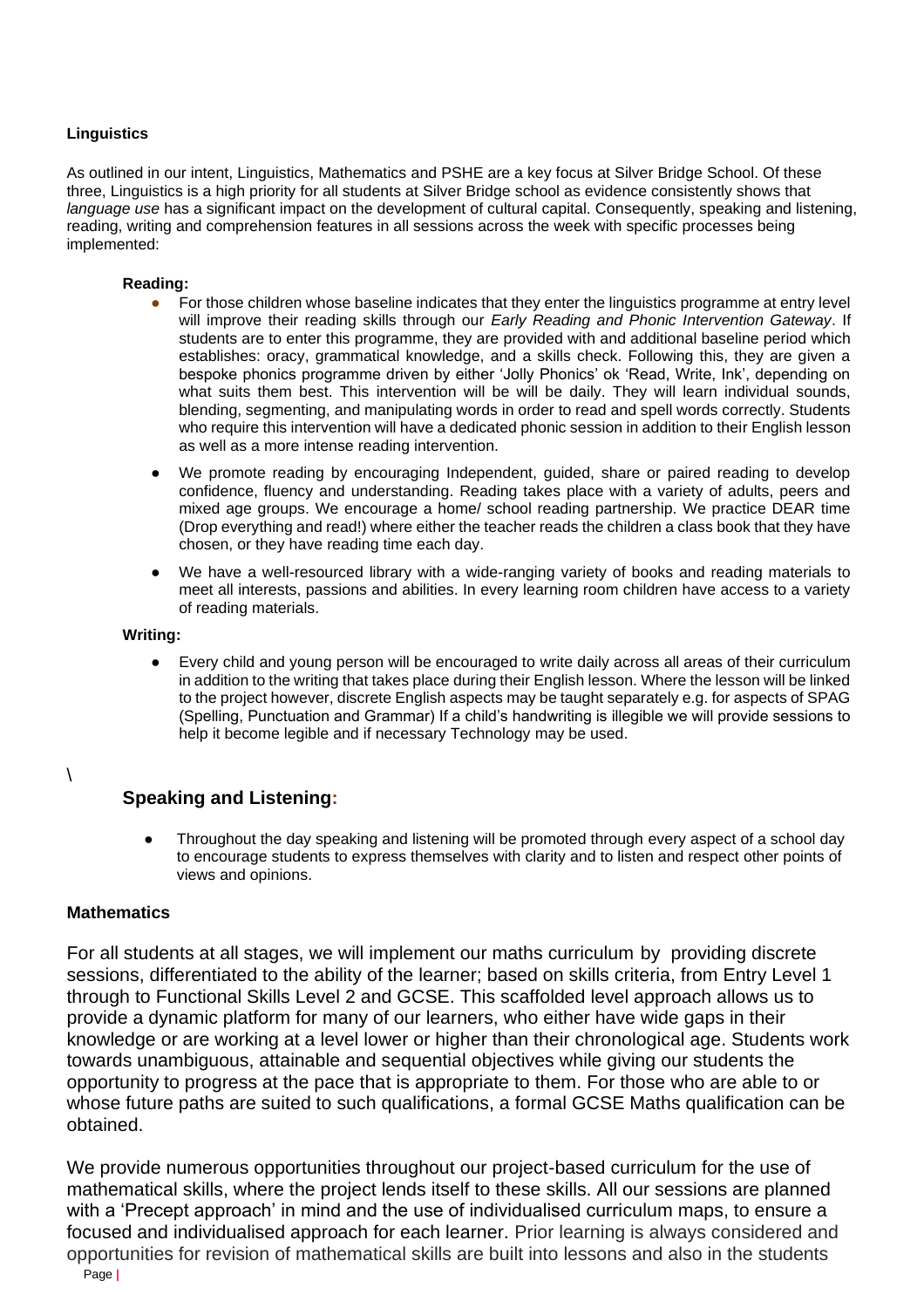15-minute fluency recap.

Through revisiting and consolidating skills, our lessons and resources help children and young people build on prior knowledge alongside introducing new skills, concepts and challenges. The introduction of key vocabulary is built into lessons and opportunities are given to repeat and revise this knowledge.

Through thorough planning we ensure we meet *all* children's and young people's needs and learning. Where challenge is needed this is given and actively promoted, where additional support is needed further consolidation is provided. Sequencing of lessons will be connected and clearly recognise end points. Silver Bridge Curriculum is equitable for *all* children.

# **PSHE**

At Silver Bridge School, we teach Personal, Social, Health Education as a whole-school approach to underpin students' development as people and because we believe that this also supports their learning capacity.

At stages 1, 2 and 3, we use *Jigsaw*, the mindful approach to PSHE. Jigsaw provides a programme which offers us a comprehensive, carefully thought-through Scheme of Work bringing consistency and progression to our students' learning in this vital curriculum area.

This also supports the "Personal Development" and "Behaviour and Attitude" aspects required under the Ofsted Inspection Framework, as well as significantly contributing to the school's Safeguarding and Equality Duties, the Government's British Values agenda and the SMSC (Spiritual, Moral, Social, Cultural) development opportunities provided for our young people.

The Jigsaw Programme covers all areas of PSHE for the secondary phase including statutory RSE and Health Education. The table below gives the learning theme of each of the six Puzzles (units) and these are taught across the school; the learning deepens and broadens every year.

| <b>Section</b> | <b>Puzzle (Unit)</b>             | <b>Content</b>                                                                                                                                                      |
|----------------|----------------------------------|---------------------------------------------------------------------------------------------------------------------------------------------------------------------|
| 1              | Being Me in My<br>World          | Includes understanding my own identity and how I fit well in<br>the class, school and global community. Class Charter<br>established.                               |
| $\overline{2}$ | Celebrating<br><b>Difference</b> | Includes anti-bullying (cyber and homophobic bullying<br>included) and understanding difference, Equality Act                                                       |
| 3              | Dreams and<br>Goals              | Includes goal-setting, aspirations, who do I want to become<br>and what would I like to do for work and to contribute to<br>society                                 |
| 4              | <b>Healthy Me</b>                | Includes drugs and alcohol education, self-esteem and<br>confidence as well as healthy lifestyle choices, sleep,<br>nutrition, rest and exercise                    |
| $5\phantom{1}$ | <b>Relationships</b>             | Includes understanding friendship, family, intimate<br>relationships and other relationships, conflict resolution and<br>communication skills, bereavement and loss |
| 6              | Changing Me                      | Includes Relationships and Sex Education in the context of<br>coping positively with change                                                                         |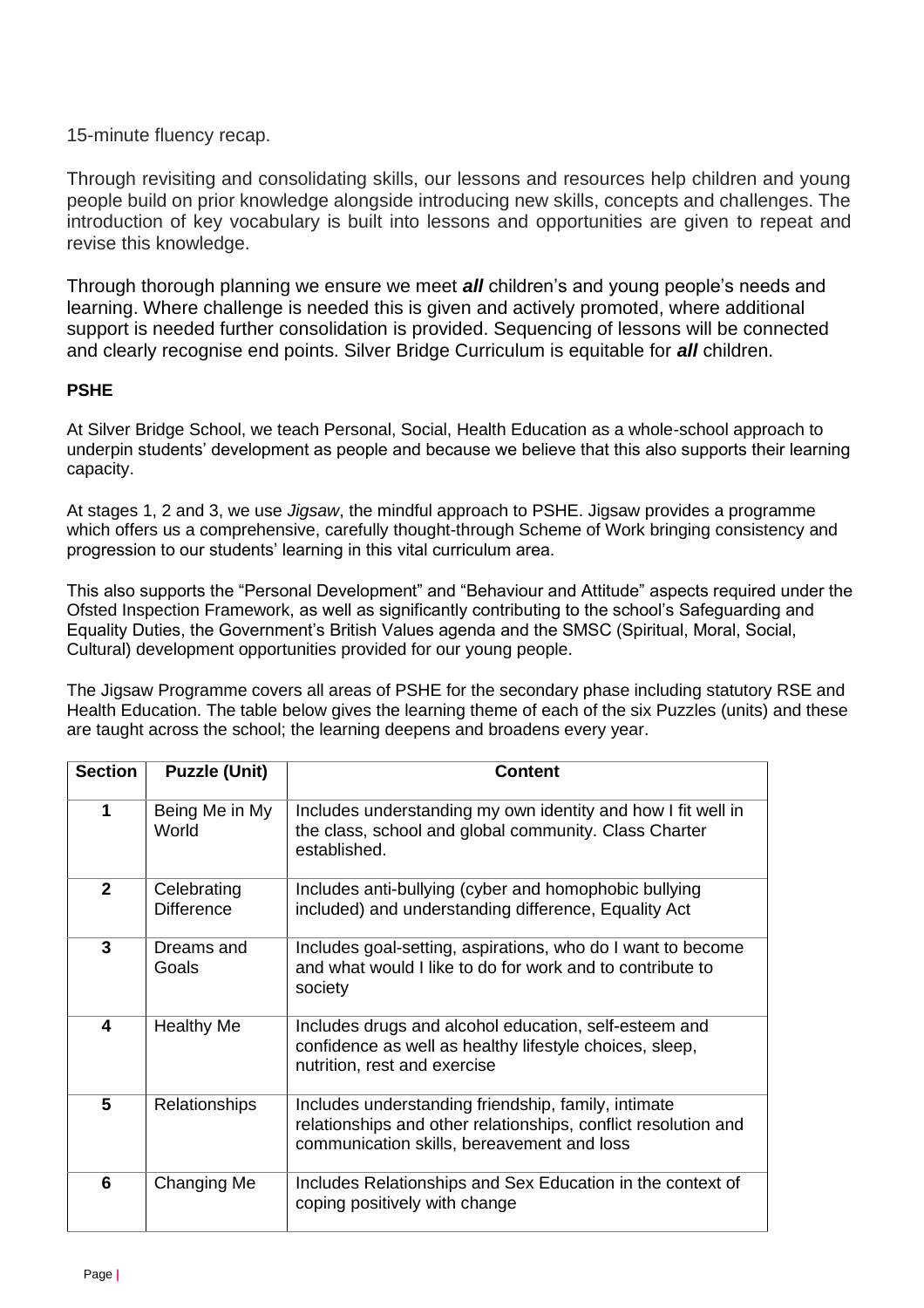At Silver Bridge School we allocate 4 sessions to PSHE and social skills each week in order to teach the PSHE knowledge and skills in a developmental and age-appropriate way.

These explicit lessons are reinforced and enhanced in many ways:

- praise and "feedback Fridays",
- Class Charter,
- through relationships student to student, adult to student and adult to adult across the school.
- We aim to 'live' what is learnt and apply it to everyday situations in the school community.
- Class deliver the weekly lessons.
- Each session has a 30 minute timetabled slot, 4 times per week.

For students at stage 4 and above, the PSHE curriculum is also taught discreetly but is more bespoke to the individual student, where select units of the AQA PSHE qualification route path are chosen to meet the specific needs of each student.

#### **Project/Physical Based Learning**

At all stages, students have timetabled sessions that concentrate on project and physical based sessions throughout the week. Both aims to ensure that students develop skills in independence, collaboration and develop their physical health.

#### **Project Based Learning**:

- At stages 1, 2 and 3, students will be timetabled to engage with personalised projects based around their interests and passions. All projects will incorporate the 'non-core' pillars, but will still require the applied skills from the core curriculum.
- While the projects are individualised, students can work in small groups if there is a shared interest. However, the academic, wellbeing and EHCP milestones incorporated within the projects will be individualised to each student.
- Each student will have a *Personalised Project Plan* (PPP) which outlines their interests, the intended outcome of the project and how the seven Pillars will be incorporated.
- At Stage 4 and above, the projects are developed to relation to their chosen qualifications and their intended destinations.
- The aim is for the projects to be student led where teachers and TAs adopt a guiding role. Through this process, students develop the skills to enquire, solve problems and be creative as well as collaborative.
- Students aim to create an output to their projects which is well resourced.

#### **Impact**

- Through the projects, students will be able to develop their 'cultural capital' within society by developing their interests and passions and seeing how it can shape their next steps into either further education or employment
- Students will gain skills to work collaboratively in groups and understand how to comprehensively view a problem and/or enquiry into their interests
- Students' wellbeing and fulfilment will increase as they will find a value and/or a self-worth invested in the outputs of their projects.

#### **Extra-curricular Activities**

Silver Bridge offers a range of extracurricular activities which offer a range of opportunities to develop vital life skills as well as provide a therapeutic opportunity to fostering wellbeing. Extra- curricular activities are extensive and provide enrichment opportunities where learning and teaching can take place in a variety of ways both within and beyond the classroom. Forest and Coastal school activities, residential trips, community projects, themed weeks and after school clubs are some examples when students are able to develop their social skills and learn to to become more active citizens within the school community and beyond.

We are proud of our curriculum at Silver Bridge School and are continually reviewing and updating to give our students the best possible learning experiences in order that they achieve their full potential and are well prepared for adulthood and working life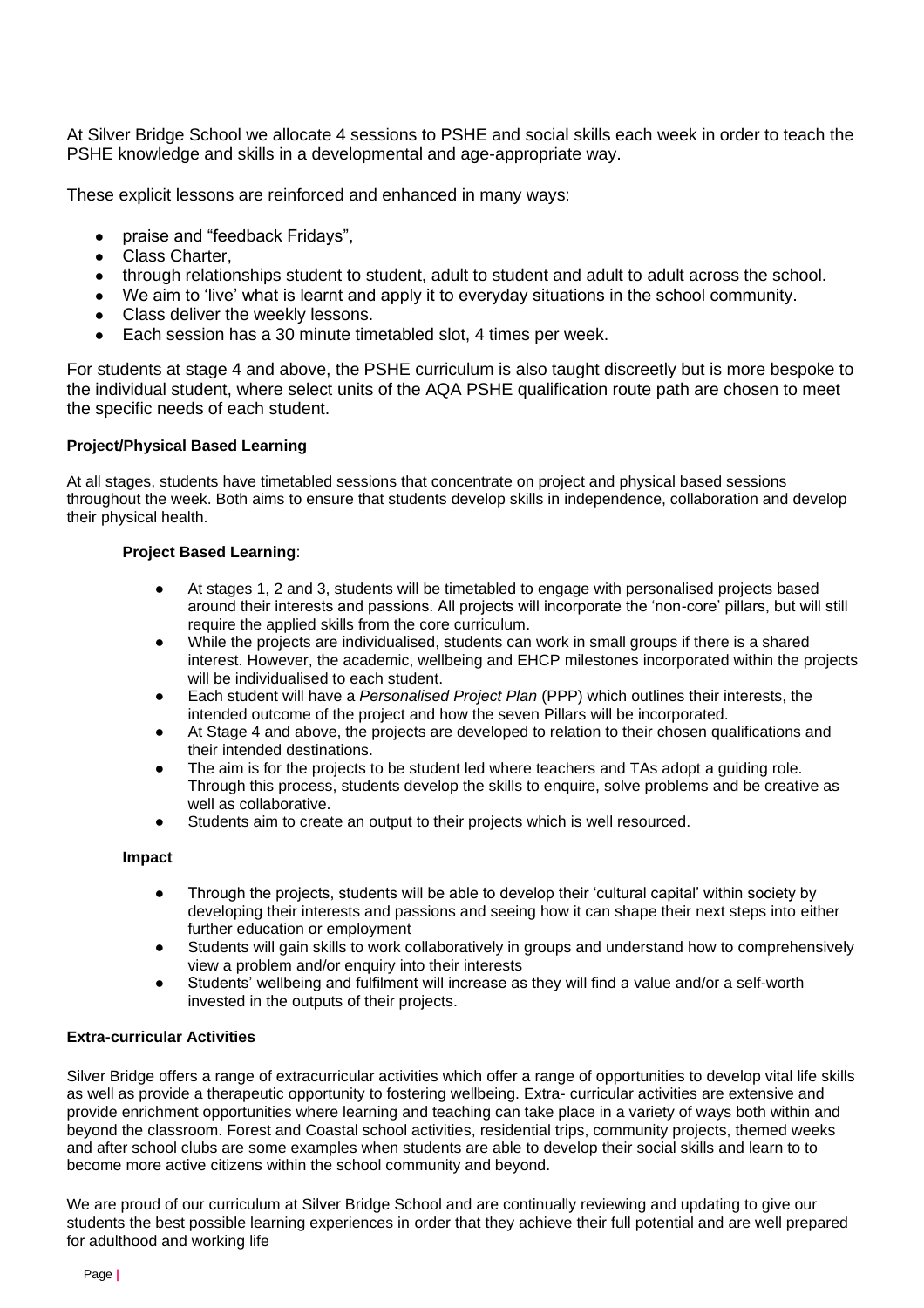#### **Impact of Becoming Skilled**

Students will be able to demonstrate their learned skills. Academically, students will show demonstrable competency primarily in maths and English through the application of functional skills maths in their projects as well as within the community; and show a wider use of vocabulary when conversing with peers, staff and members of the community. Students will also demonstrate that they will achieve marks for their chosen qualifications which will prepare them for the next phase, 'Contributing to Community'.

Students will also demonstrate their skills in independence through their interactions with peers, staff and member of the community. In so doing, students will show that they are ready to sit more firmly within the 'Contributing to Community' phase by proactively and positively engaging with their environment on a more independent level.

In order to measure this impact, staff will use the following metrics:

- **Academic progression** as outlined in our assessment policy, students' academic progress is measured both formatively and through summative assessments throughout each term. Qualification achievement will also form part of this measurement.
- **EHCP Milestone Progression** as noted above, we breakdown the EHCP outcomes into measurable milestones which allow staff to measure the outcomes of the programmes listed above. These are specific to each student in what we want to see in terms of them developing strategies. This also forms the metric by which we determine how students can progress from this 'intent phase'.
- **Behaviour** During this period, we look for a reduction in the severity and frequency of behaviour which demonstrates that they are ready to engage more proactively in 'Becoming Skilled'

#### **Contributing to community**

When students sit more predominantly in this category, then the activities on their curriculum map are designed to prepare them with the skills to proactive contribute to community. As with other aspects of their curriculum, this is tailored to their needs as 'community' can have different meanings which can relate to their agreed 'intended destinations'. The activities that form the programmes of delivery can vary from planned activities to proactively engage in the community, which will have EHCP milestone progression integrated.

An important part of this phase will be the transition programme for students who are approaching their chosen destinations, whether this is moving back to a mainstream environment, further education or employment.

For our transition programme as students reach the age of 16, we include the following aspects:

- Access to independent careers advice and guidance
- Work experience in the local community
- Visits to furthering education environments such as colleges and/or sixth forms.
- PSHE units tailored towards independence skills and job preparation

# **Impact of 'Contributing to Community'**

The impact of this phase will be seen in two predominant ways: firstly, students will more proactively and positively engage with members of the community as well with their peers when engaging within community activities. Secondly, students will successfully engage with their transition plan in all areas – work experience and destination targets, ie… students will successfully move to their preferred destinations. All students at Silver Bridge School undergo a six-week baseline period for which they are assessed and monitored against three distinct areas: *All About You*, *Fulfillment* and *Academic*. These three distinct areas are broken down further to ensure that all targets are truly individualised and form the basis their 'Personal Outcomes Pie' (POP):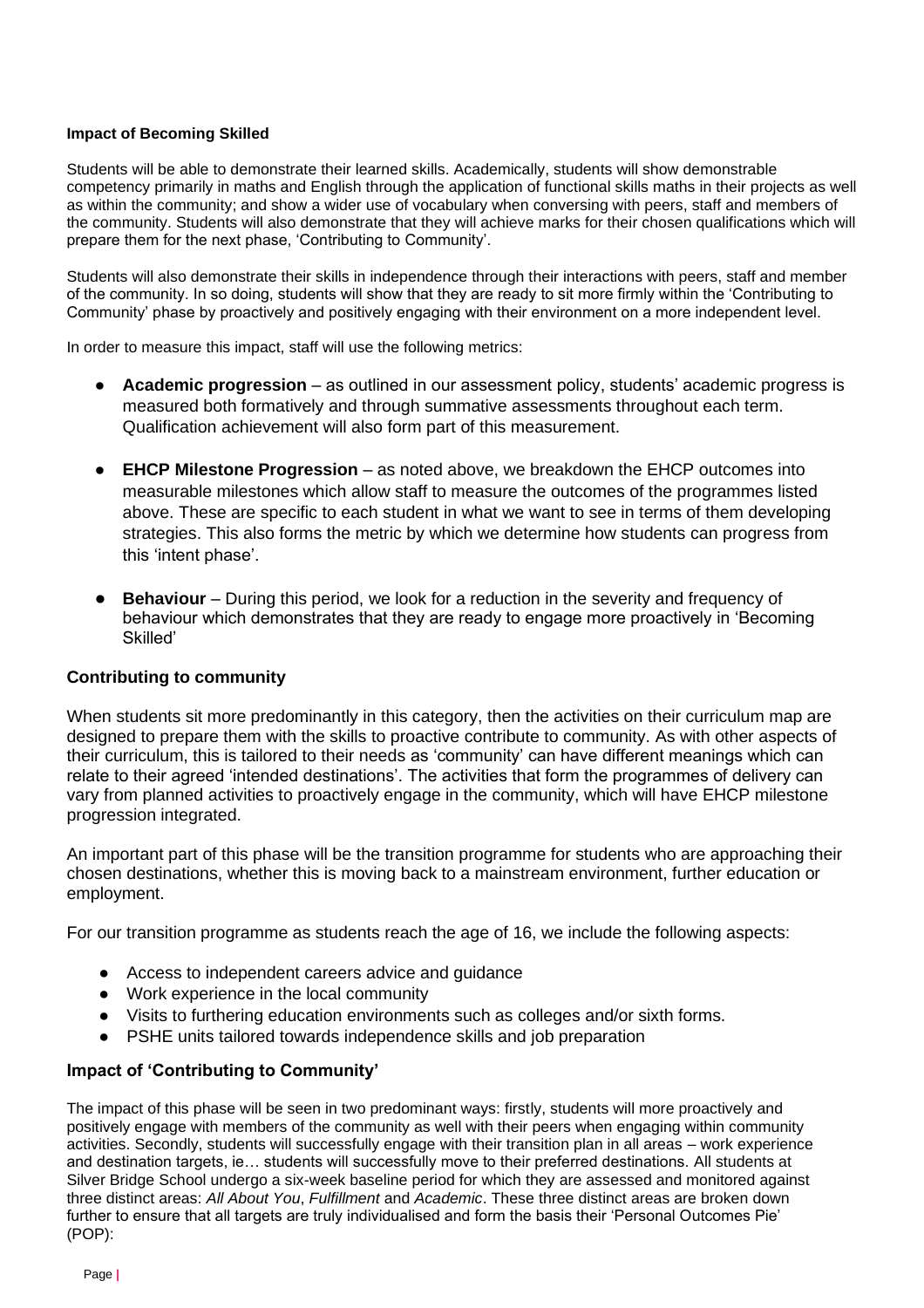# <span id="page-9-0"></span>**3. Legislation and guidance**

This policy reflects the requirements for inclusion and equality as set out in the Special Educational Needs and Disability Code of Practice 2014 and Equality Act 2010 and refers to curriculum-related expectations of governing boards set out in the Department for Education's Governance Handbook.

# <span id="page-9-1"></span>**4. Roles and responsibilities**

# **3.1 The Governing Body**

The governing body will monitor the effectiveness of this policy and hold the headteacher to account for its implementation.

The governing body will also ensure that:

- A robust framework is in place for setting curriculum priorities and aspirational targets
- The school is teaching a "broad and balanced curriculum" which includes English, math, and science.
- Proper provision is made for pupils with different abilities and needs.
- All courses provided for pupils below the age of 19 that lead to qualifications, are approved by the secretary of state
- > The school implements the relevant statutory assessment arrangements
- It participates actively in decision-making about the breadth and balance of the curriculum

#### **3.2 Headteacher**

The headteacher is responsible for ensuring that this policy is adhered to, and that:

- All required elements of the curriculum, and those subjects which the school chooses to offer, have aims and objectives which reflect the aims of the school and indicate how the needs of individual pupils will be met
- The amount of time provided for teaching the required elements of the curriculum is adequate and is reviewed by the governing board
- They manage requests to withdraw children from curriculum subjects, where appropriate
- The school's procedures for assessment meet all legal requirements
- The governing body is fully involved in decision-making processes that relate to the breadth and balance of the curriculum
- The governing body is advised on whole-school targets in order to make informed decisions
- Proper provision is in place for pupils with different abilities and needs.

#### **3.3 Other staff**

Other staff will ensure that the school curriculum is implemented in accordance with this policy.

# **5. Inclusion**

Teachers set high expectations for all pupils. They will use appropriate assessment to set ambitious targets and plan challenging work for all groups.

Teachers will plan lessons so that all pupils can study every Curriculum subject, wherever possible, and ensure that there are no barriers to every pupil achieving.

Teachers will also take account of the needs of pupils whose first language is not English. Lessons will be planned so that teaching opportunities help pupils to develop their English, and to support pupils to take part in all subjects.

Further information can be found in our statement of equality information and objectives.

#### **6. Monitoring arrangements**

The governing body monitors whether the school is a "broad and balanced curriculum". Curriculum coordinators monitor the way their subject is taught throughout the school by:

- > Planning scrutinies
- > Learning walks
- > Book scrutinies
- Formative and summative assessment.